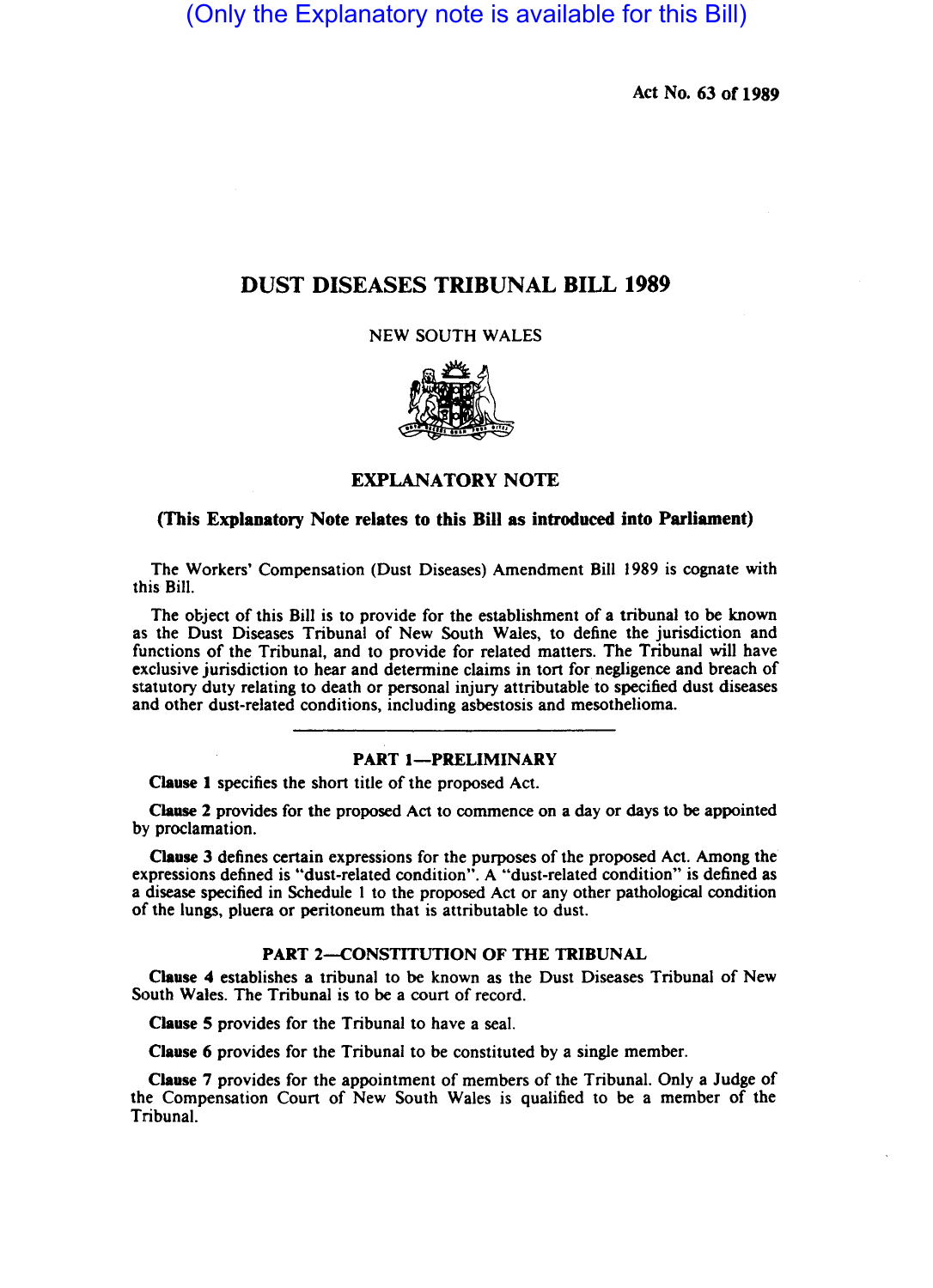Clause 8 provides that a member of the Tribunal has the same protection and immunity as a Judge of the Supreme Court.

Clause 9 provides for the appointment of a registrar and other staff of the Tribunal.

#### PART 3-JURlSDICfION OF, AND PROCEEDINGS BEFORE, THE TRIBUNAL

Clause 10 confers on the Tribunal jurisdiction to hear and determine claims of the kinds referred to in clauses 11 and 12. The clause also provides for the Tribunal to have such other jurisdiction as may be conferred on it by or under any other legislation.

Clause 11 provides for claims by persons for damages arising from dust diseases and other dust-related conditions suffered by them to be made to, and dealt with by, the Tribunal. The clause also provides for claims arising out of the death of such persons to be made to, and dealt with by, the Tribunal.

Clause 12 provides that, where a claim for damages of the kind referred to in clause 11 is pending in the Supreme Court or the District Court, the claim must be transferred to the Tribunal for hearing and determination. The only case in which such a claim will continue to be heard in the Supreme Court or District Court is if the hearing of the claim had begun in that Court before the commencement of clause 12.

Clause 13 provides for the Tribunal to hold its proceedings in open court, except where the Tribunal rules provide otherwise. The clause also deals with other matters of a procedural nature, including the fixing of times and places for holding the Tribunal's proceedings and the power to adjourn those proceedings to any time or place.

Clause 14 provides for the enforcement of judgments or orders by the Tribunal for the payment of money.

Clause 15 empowers the Tribunal to include in an award of damages interest in respect of the period between the date when the cause of action arose and the date when the damages became payable.

Clause 16 provides for interest to be paid in respect of damages or any other sum which the Tribunal has adjudged or ordered to be paid but which has not been paid.

Clause 17 provides for matters relating to parties to proceedings before the Tribunal. Under the clause, the Tribunal will be empowered to join as a party to proceedings before it any person whom it thinks should be a party to those proceedings.

Clause 18 requires notice of the time and venue of proceedings before the Tribunal to be given to the parties.

Clause 19 provides that in proceedings before the Tribunal a party may appear personally or through a barrister or solicitor.

Clause 20 provides for the issue of subpoenas to persons to attend proceedings of the Tribunal to give evidence. The clause also provides for the issue of subpoenas requiring persons to produce documents or things in those proceedings.

Clause 21 provides for the apprehension of a person who fails to appear in answer to a subpoena issued under clause 20.

Clause 22 empowers the Tribunal to inspect, retain and make copies of documents and statements produced to it.